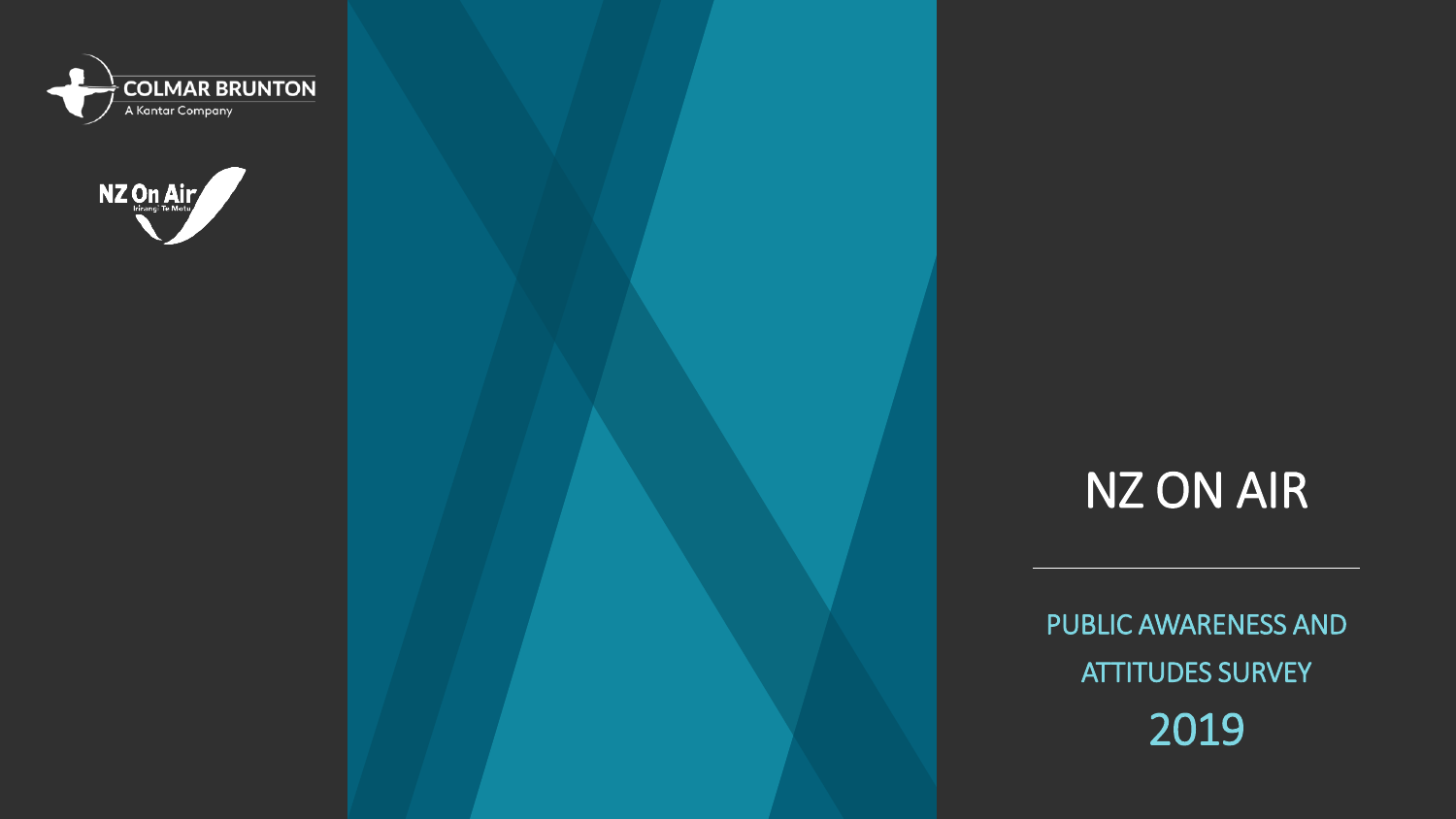### Objectives and Methodology



NZ On Air commissioned Colmar Brunton to research and track New Zealanders' understanding of:

- NZ On Air,
- NZ On Air's role in funding local content, and
- their views on that content.

#### OBJECTIVES METHODOLOGY

- A telephone survey with a dual frame sample was undertaken. This method is seen as the gold standard in terms of interviewing; 293 interviews were conducted by landline, and 307 completed via mobile to ensure that those without a landline were also included in the research. This represents a change from previous years, when a mix of landline and online sampling was used. The introduction of mobile sampling has resulted in greater representation of harder-to-reach audiences, such as younger people and ethnic minorities, and we believe has improved the overall accuracy of the survey findings.
- Random Digital Dialling was used to obtain both landline and mobile telephone numbers. For landline numbers, a random adult in the household was selected by asking to speak with the person with the next birthday. For mobile numbers, the main adult user of the phone was interviewed.
- Interviewers used Computer Assisted Telephone Interviewing (CATI) to assist with question routing and data entry.
- Post-weighting was applied to strike the correct balance in terms of access to landline and / or mobile phones. Weighting was also applied to ensure that the sample was representative of the New Zealand adult population (based on 2013 Census data).
- Whenever differences are reported (for example an increase or decrease since last year, or previous years) these are statistically significant at the 95% confidence level or greater unless otherwise stated.

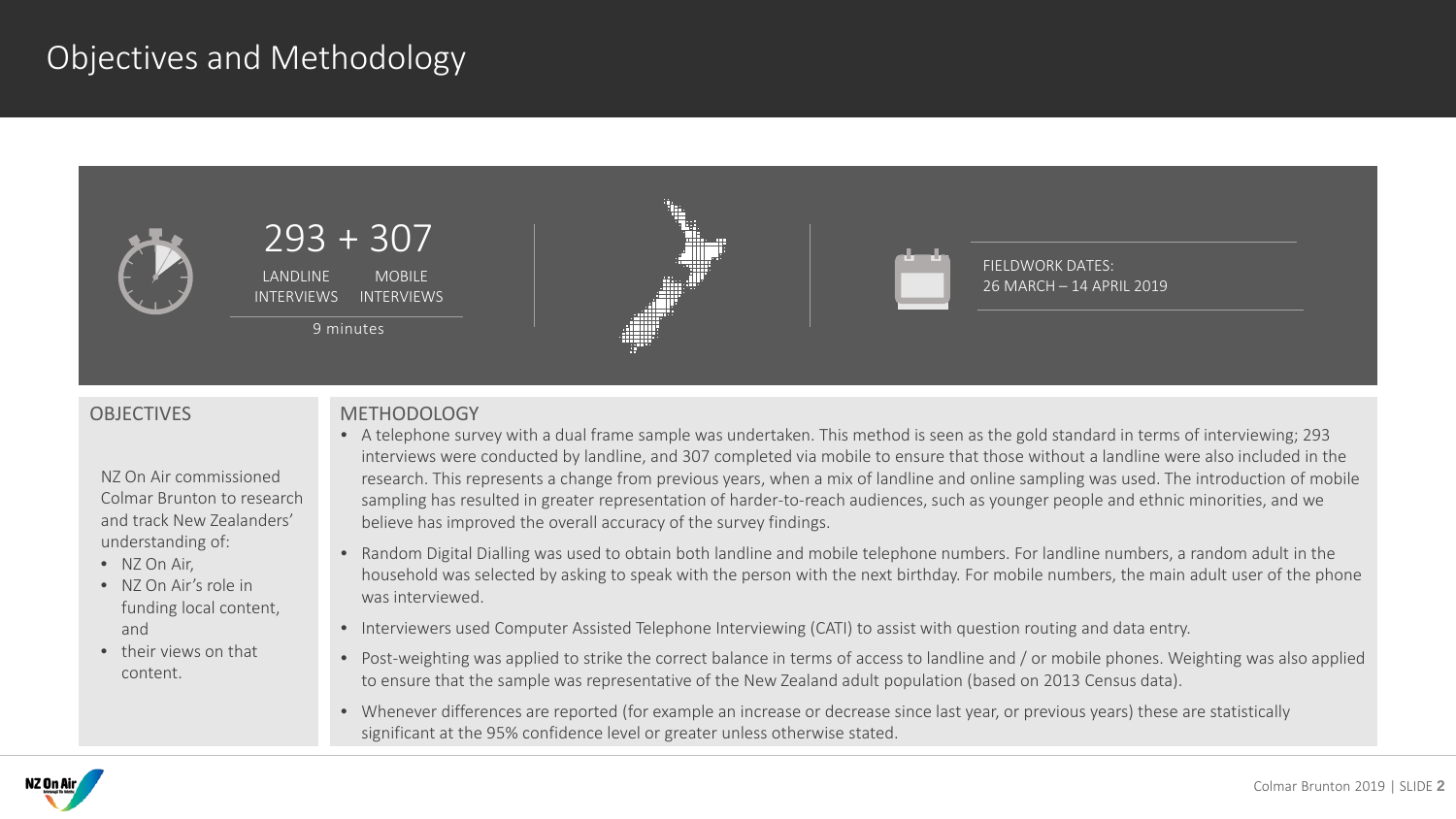### Executive Summary

*Awareness of NZ On Air has decreased over the last year; 87% of New Zealanders are aware of NZ On Air compared to 92% in 2018. Part of this decline is due to the increased representation of harder-to-reach audiences in the research in 2019 (due to the change in method). In addition, our analysis shows the decline in awareness also reflects a change on the ground.*

*Despite this dip in awareness, New Zealanders are more likely than ever before to say that NZ On Air funding is providing diverse content, and they place ever more importance on this diversity.*



*In addition, there is an increased recognition that NZ On Air supports content that is important to New Zealanders.* 



*And finally, the majority of New Zealanders continue to feel it is important to have free-to-air, publicly funded television content.* 



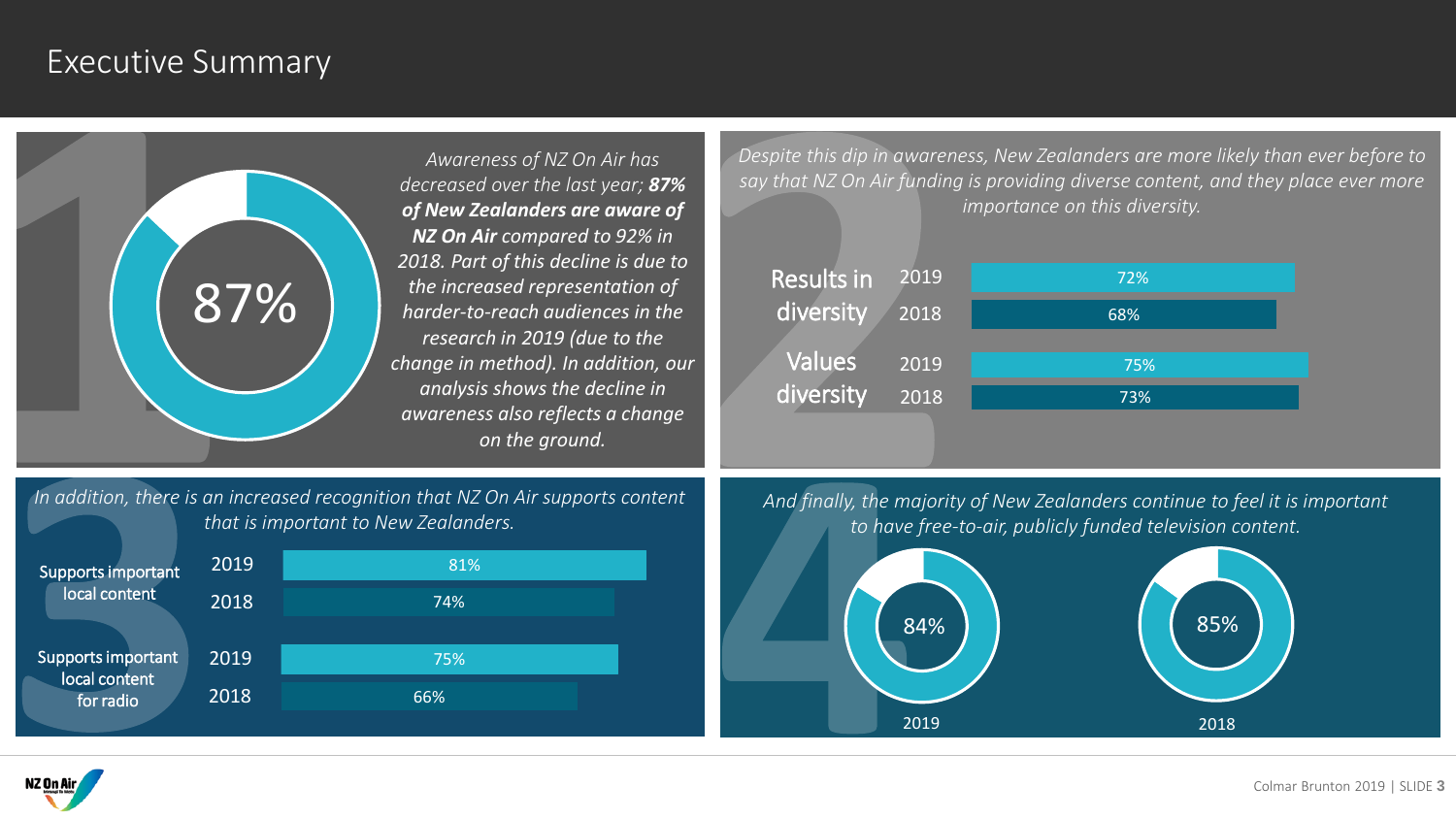



# HIGH LEVEL AWARENESS AND PERCEPTIONS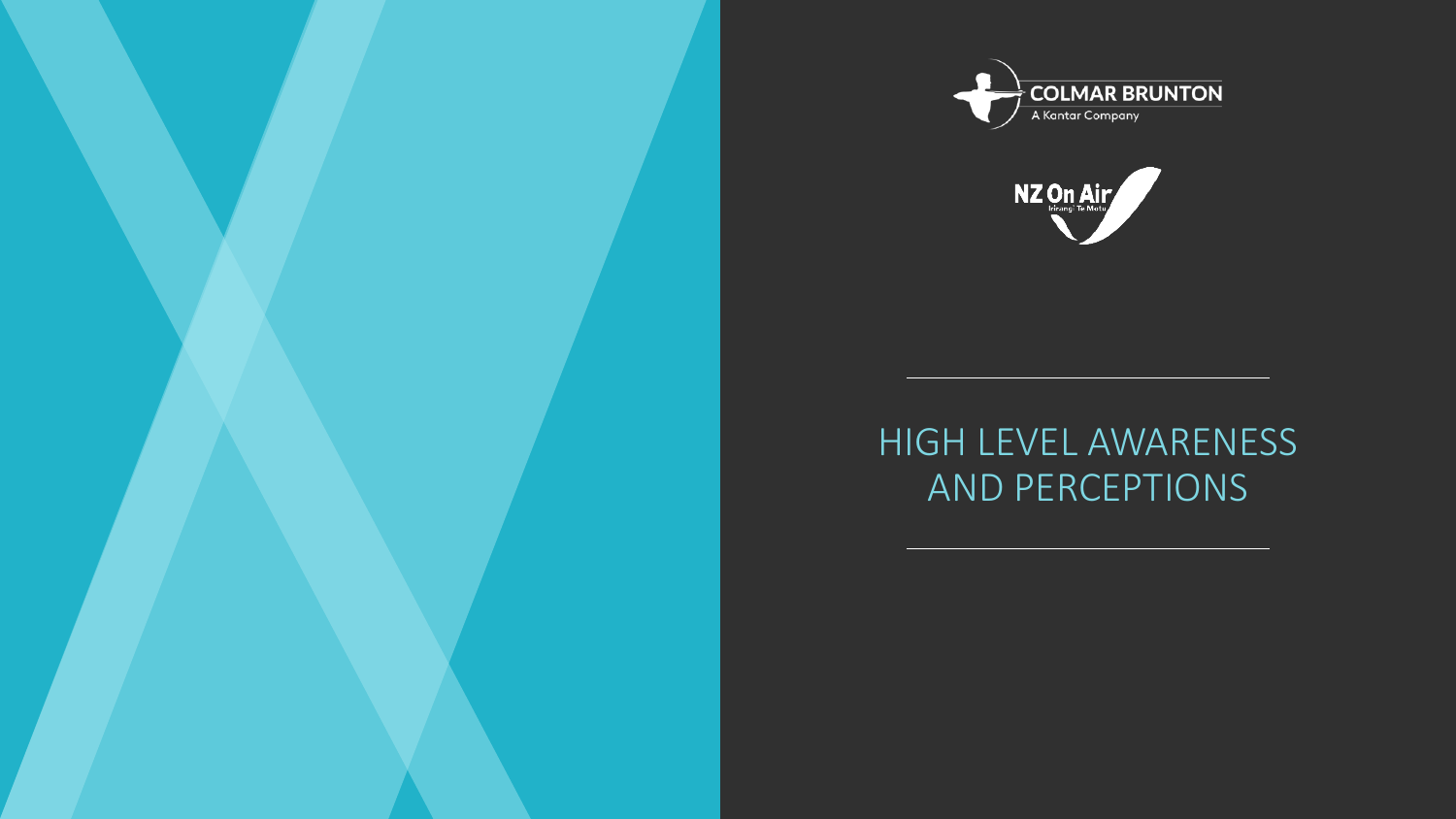#### AWARENESS OF NZ ON AIR:

The majority of New Zealanders continue to be aware of NZ On Air (87%), although awareness has fallen since 2018. This decline reflects the change in method as well as a decline on the ground (which we can determine by comparing the landline samples in 2019 and 2018). This decline is seen across the board, although those aged 60-69 are significantly less aware than in 2018 (86% vs. 96%)^.







Base: All New Zealanders aged 15 and over, 2019 (n=600). Notes: \* differences not statistically significant at the 95% level.  $\nabla$  significantly lower than 2018. † change in methodology to include mobile sample ^ this change is evident when comparing the landline samples, indicating that this is not due to the change in method Source: A1.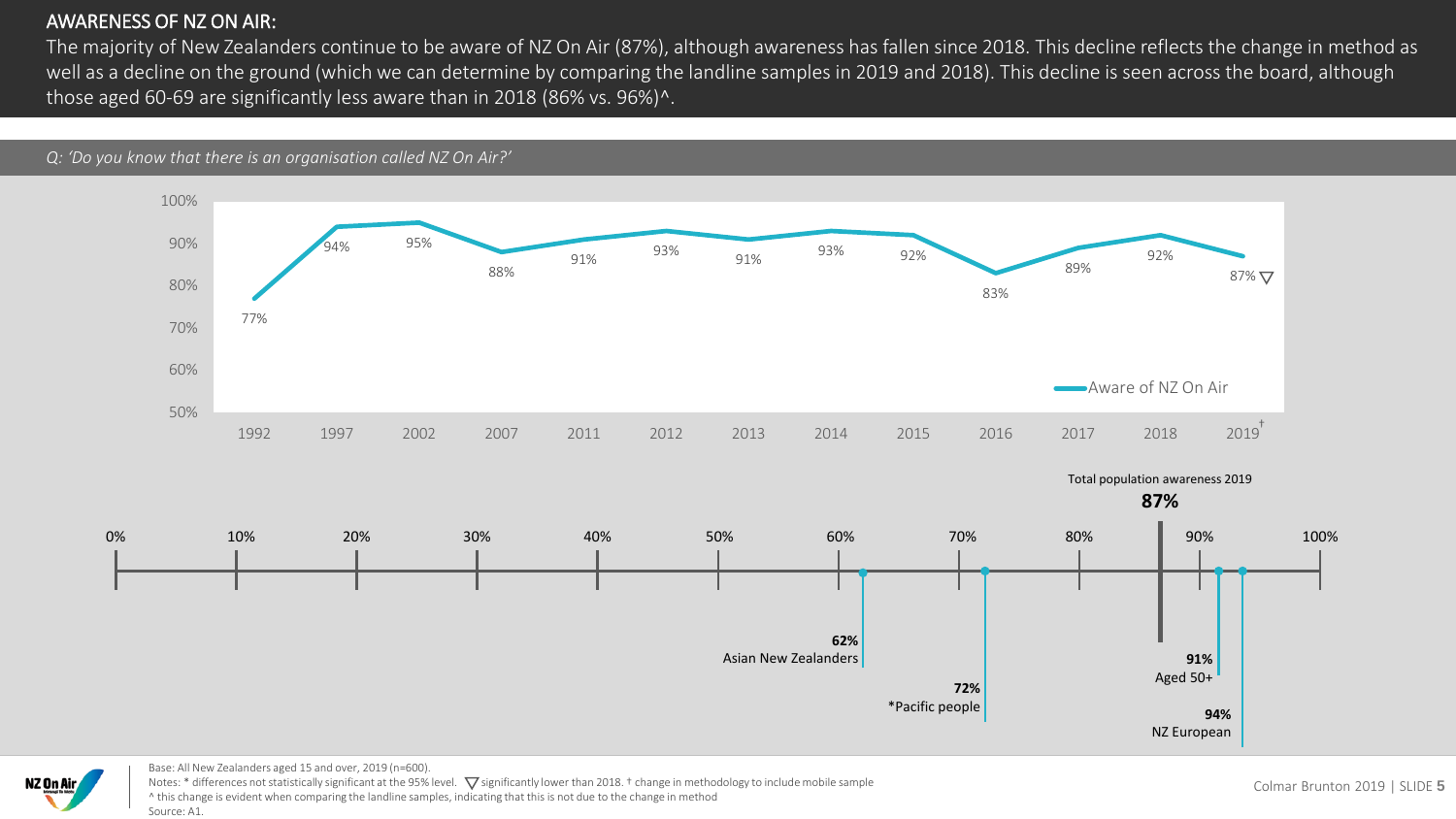#### IMPORTANCE OF PUBLICLY FUNDED CONTENT:

More than eight in ten New Zealanders think it's important to have publicly funded television content that is free to view, which is in line with all previous years. New Zealanders aged between 30 and 39 are more likely to feel it is important (90%), as are NZ Europeans (88%).

*Q: 'How important is it that publicly funded television content is free to view meaning you don't have to pay a SKY, Netflix or other subscription?'*





Base: All New Zealanders aged 15 and over, 2019 (n=600), 2018 (n=608), 2017 (n=601), 2016 (n=606), 2015 (n=600), 2014 (n=500). Note: \* differences not statistically significant at the 95% level. † change in methodology to include mobile sample Source: B1b.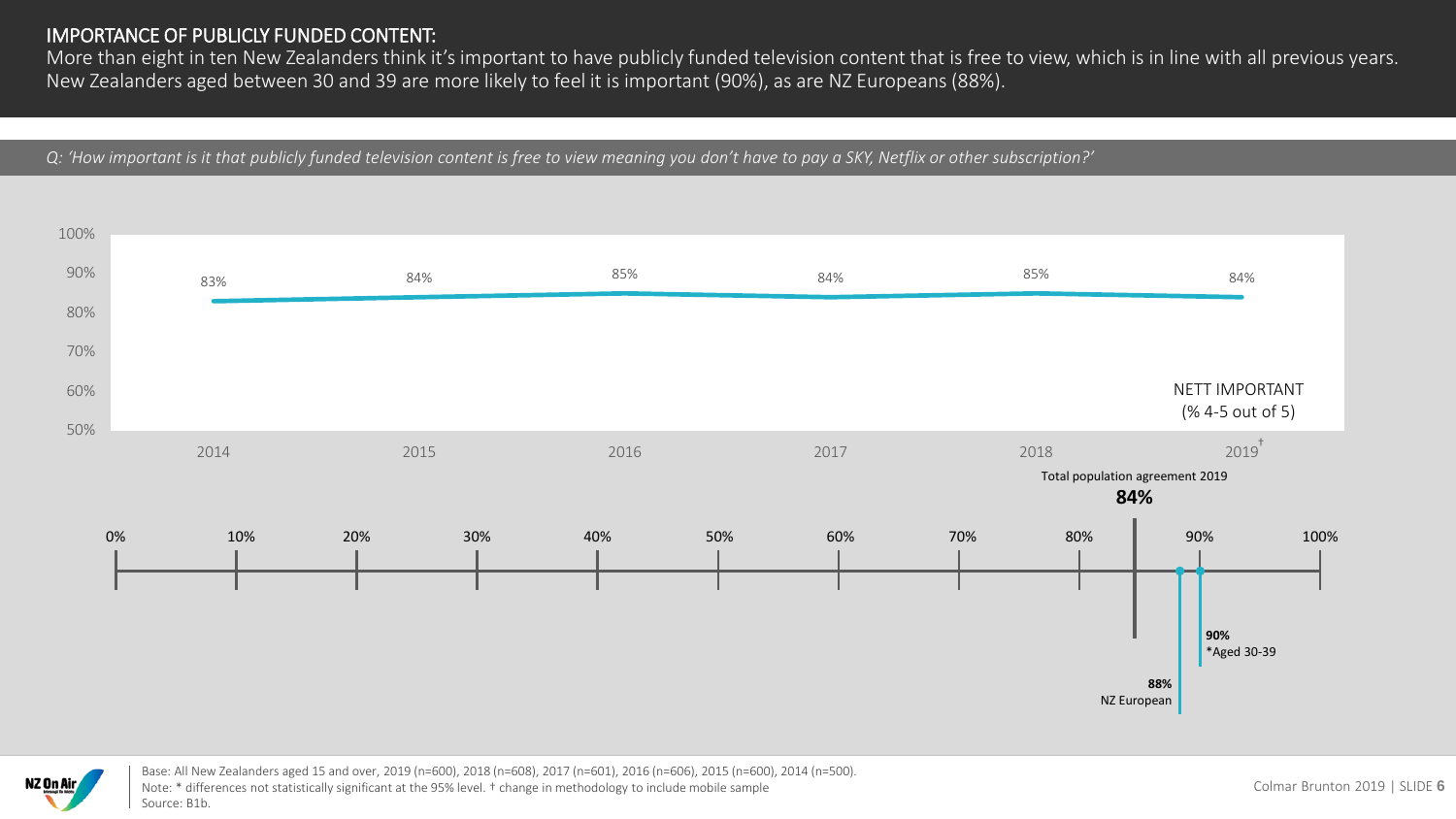### RECOGNITION OF THE IMPACT NZ ON AIR FUNDING MAKES IN TERMS OF LOCAL CONTENT:

The majority of New Zealanders feel that NZ On Air provides a diversity of content that would otherwise not exist (72%). This represents the highest level of agreement to date, albeit the difference is not significantly higher than 2018. NZ Europeans are more likely than average to agree with this (75%).

*Q: 'How much do you agree or disagree that NZ On Air funding results in a greater diversity of local content than would otherwise exist?'*

#### 42% 41% 41% 30% 28% 29% 16% 21% 22% 4% 2% 3% 1 3% 1 7% 7% 5% 2019 †2018 2017 0% 10% 20% 30% 40% 50% 60% 70% 80% 90% 100% Total population NETT agreement (4-5) 2019 **72% 75%** NZ Europeans 2019





Base: All New Zealanders aged 15 and over, 2019 (n=600). Note: † change in methodology to include mobile sample Source: B5.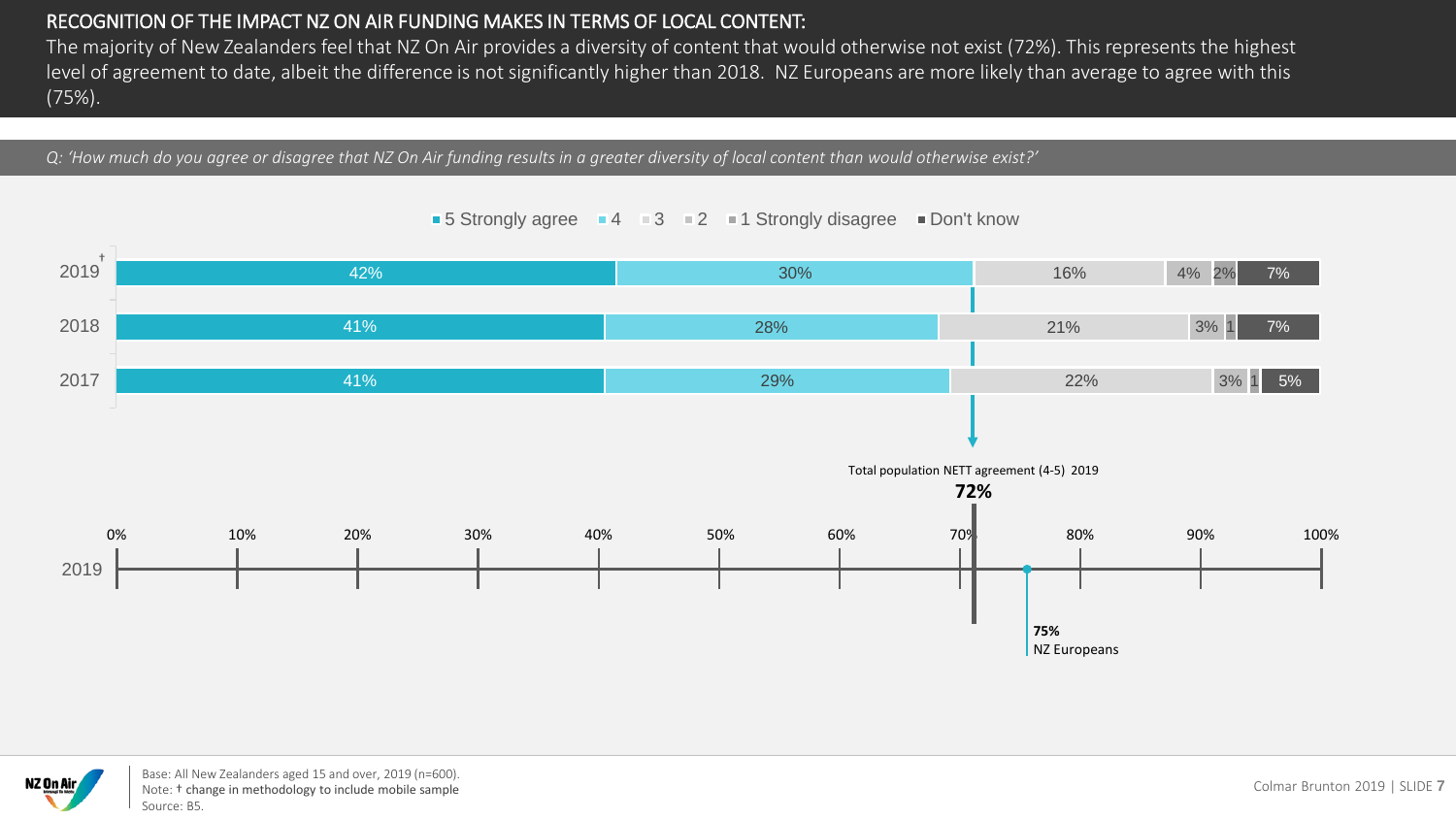#### VALUE PLACED ON DIVERSE LOCAL CONTENT:

The diversity in content that NZ On Air is funding is of increasing importance for New Zealanders. Three-quarters value the diversity of local content that NZ On Air funding brings (75%). The level of agreement has been trending higher since 2017, although this change is not significant.

*Q: 'How much do you agree or disagree with the following statement… you value the diversity of local content funded by NZ on Air?'*

#### 45% 45% 38% 30% 28% 34% 17% 19% 19% 4% 2 2 3% 1 4% 3% 2 4% 2019 2018 2017 **81%** Women 0% 10% 20% 30% 40% 50% 60% 70% 80% 90% 100% Total population NETT agreement (4-5) 2018 **75% 69%** Men †

#### ■ 5 Strongly agree  $\blacksquare$  4  $\blacksquare$  3  $\blacksquare$  2  $\blacksquare$  1 Strongly disagree  $\blacksquare$  Don't know



Base: All New Zealanders aged 15 and over, 2019 (n=600). Note: † change in methodology to include mobile sample Source: B7.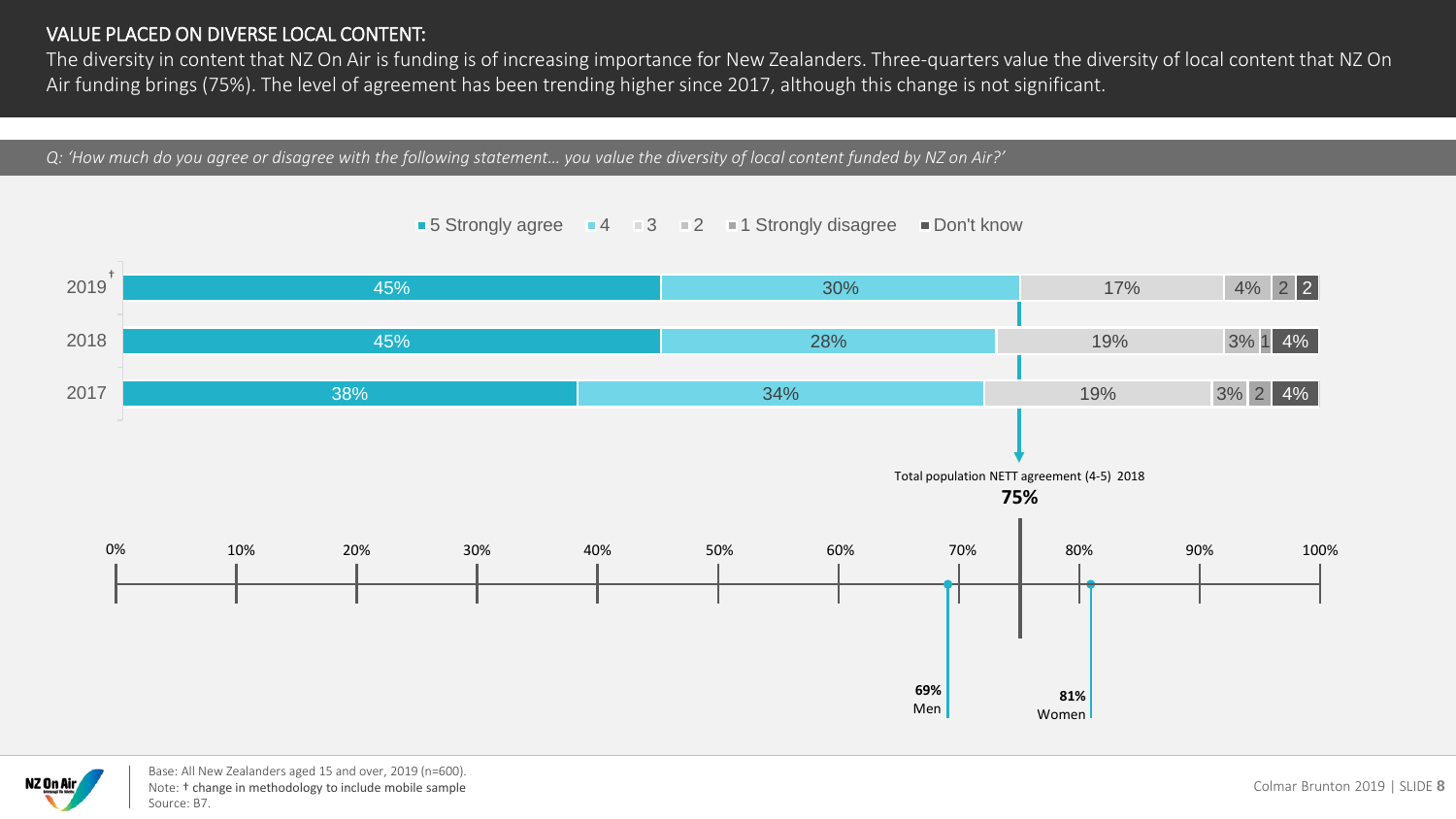



## DETAILED AWARENESS **FINDINGS**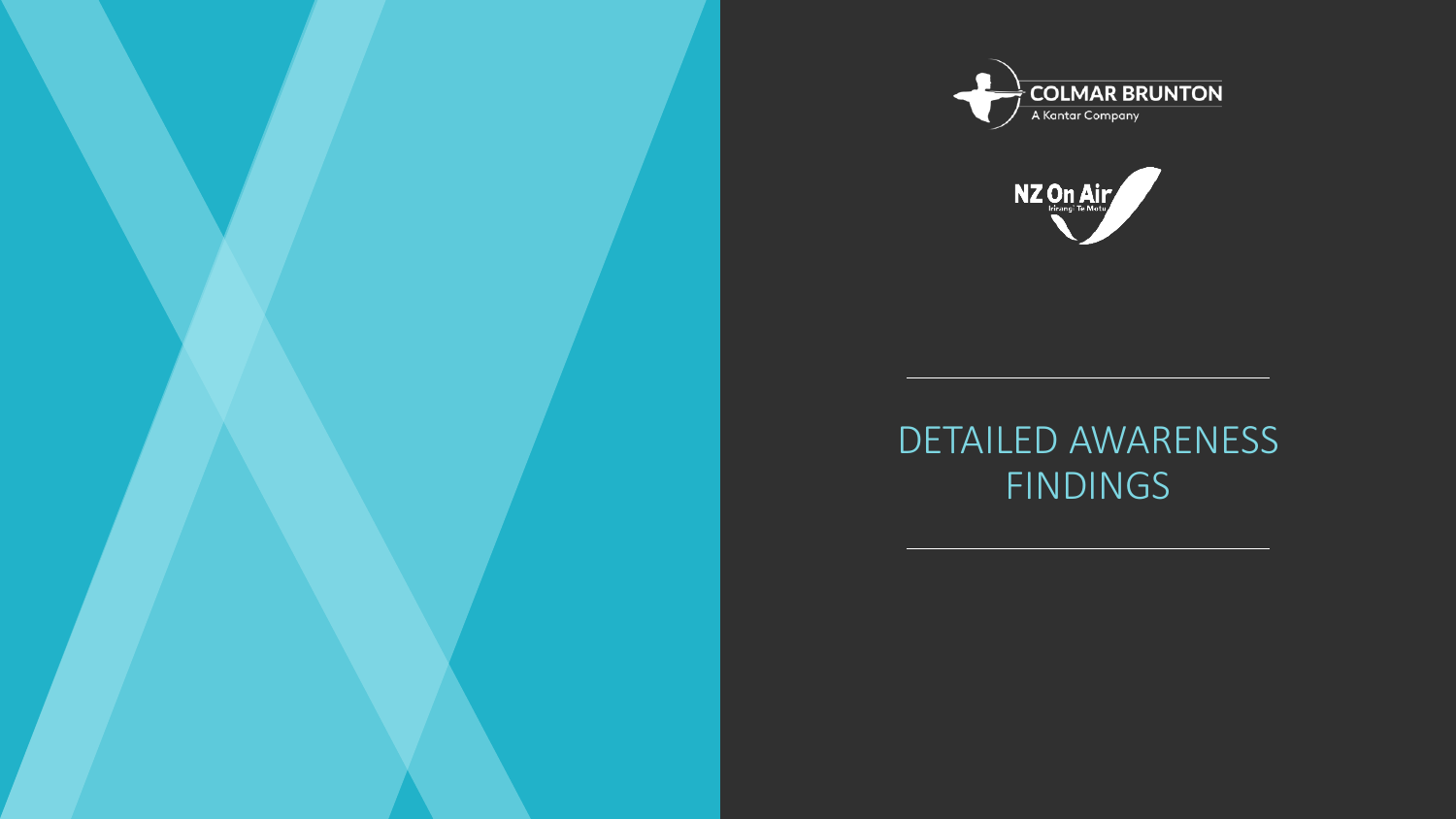#### UMPROMPTED AWARENESS OF NZ ON AIR'S ROLES:

Around one-third of those aware of NZ On Air continue to be aware of the agency's funding role. However, one in five believe that the agency plays the role of a broadcaster. These figures are consistent with the findings from 2018.

#### *Q: 'Can you please tell me everything you know about what NZ On Air does?' (Open ended question)*



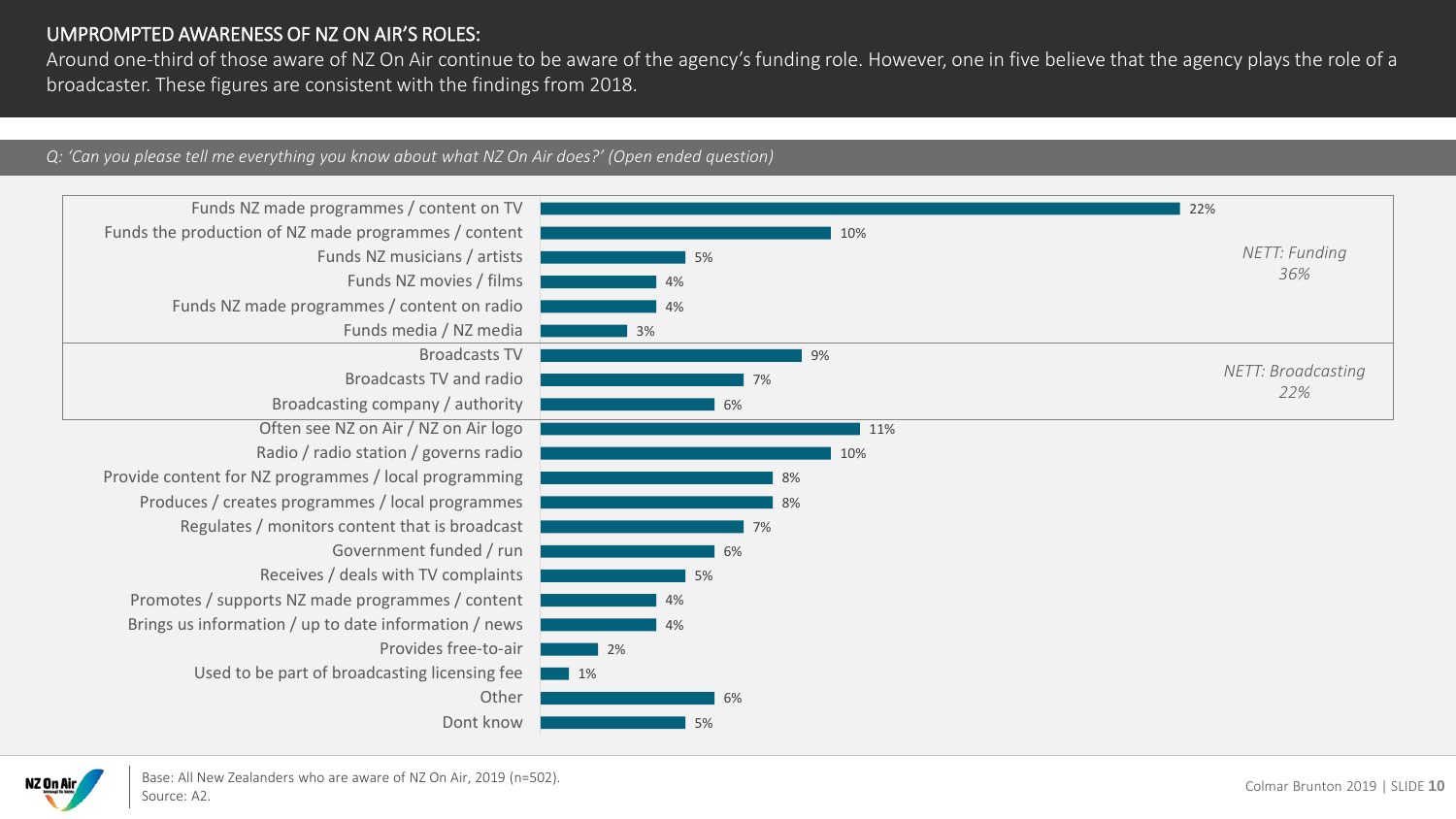### AWARENESS OF MEDIA SUPPORTED BY NZ ON AIR:

Awareness of the media that NZ On Air supports is consistent with 2018. Levels of awareness have remained consistent with previous years, after a decline for most media in 2015. Awareness that music is supported has now mostly recovered from this fall.

*Q: 'Do you think NZ On Air supports the following? …'*





Base: All New Zealanders who are aware of NZ On Air, 2019 (n=524), 2018 (n=566), 2017 (n=553), 2016 (n=540), 2015 (n=553), 2014 (n=458). Note: † change in methodology to include mobile sample Source: A3.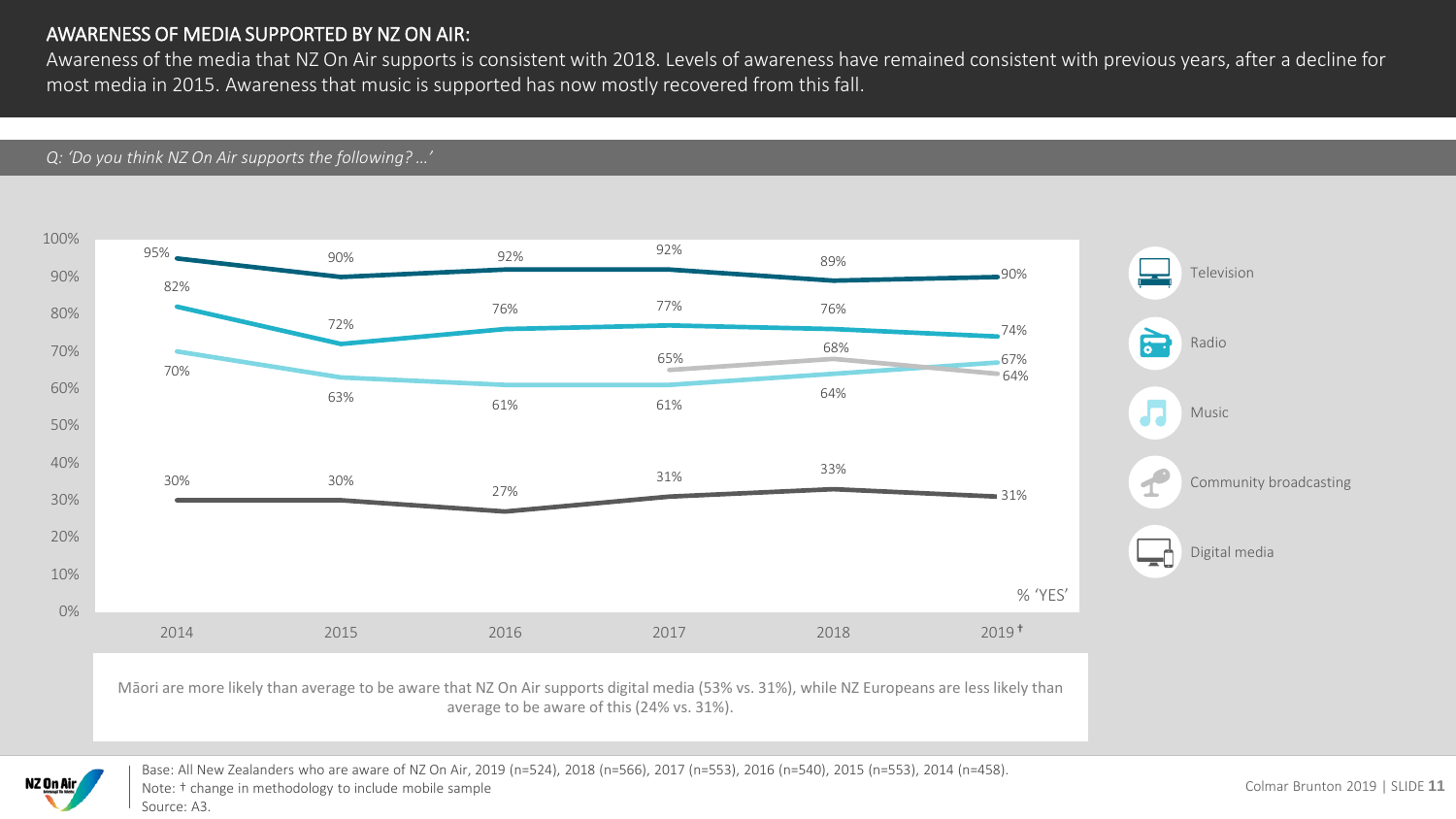#### PROMPTED AWARENESS OF NZ ON AIR'S ROLES:

When prompted, four in five New Zealanders incorrectly believe that NZ On Air plays the role of a broadcaster. Fewer correctly say that NZ On Air plays a funding or promoting role. However, awareness of the funding role that the agency plays has begun to recover, following a gradual decline over recent years.

*Q: 'In what way do you think NZ On Air supports local content? By …'*



NZ Europeans appear to be somewhat more aware of the roles that NZ On Air plays. They are more likely than average to believe that the agency supports local content through funding (81% vs. 78%), and less likely than average to think that they are a broadcaster (77% vs. 81%).



Base: Those who know of at least one type of media NZ On Air supports, 2019 (n=508), 2018 (n=552), 2017 (n=542), 2016 (n=531), 2015 (n=540), 2014 (n=450). Note: † change in methodology to include mobile sample Source: A4.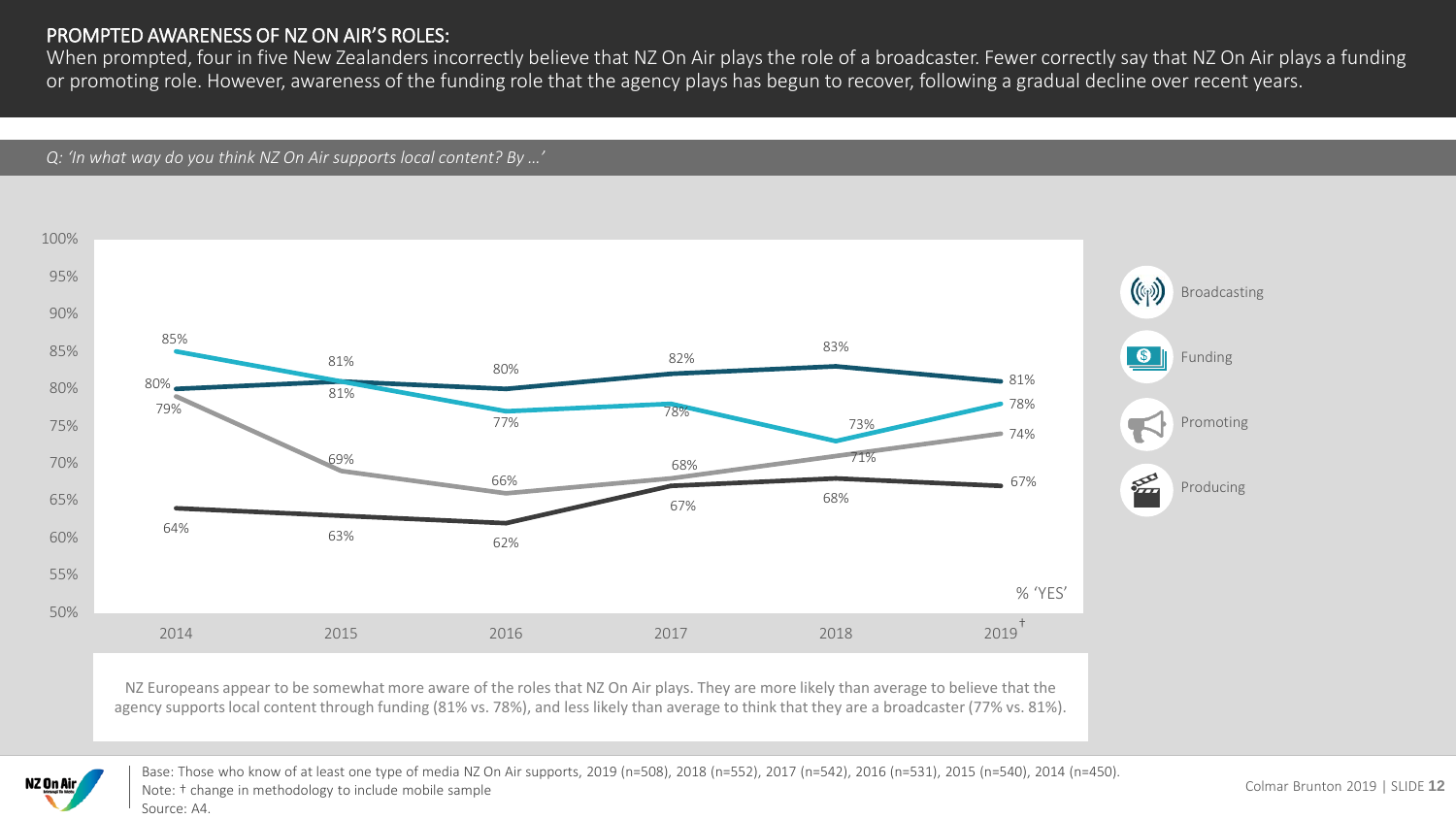



## AWARENESS AND USAGE OF HEIHEI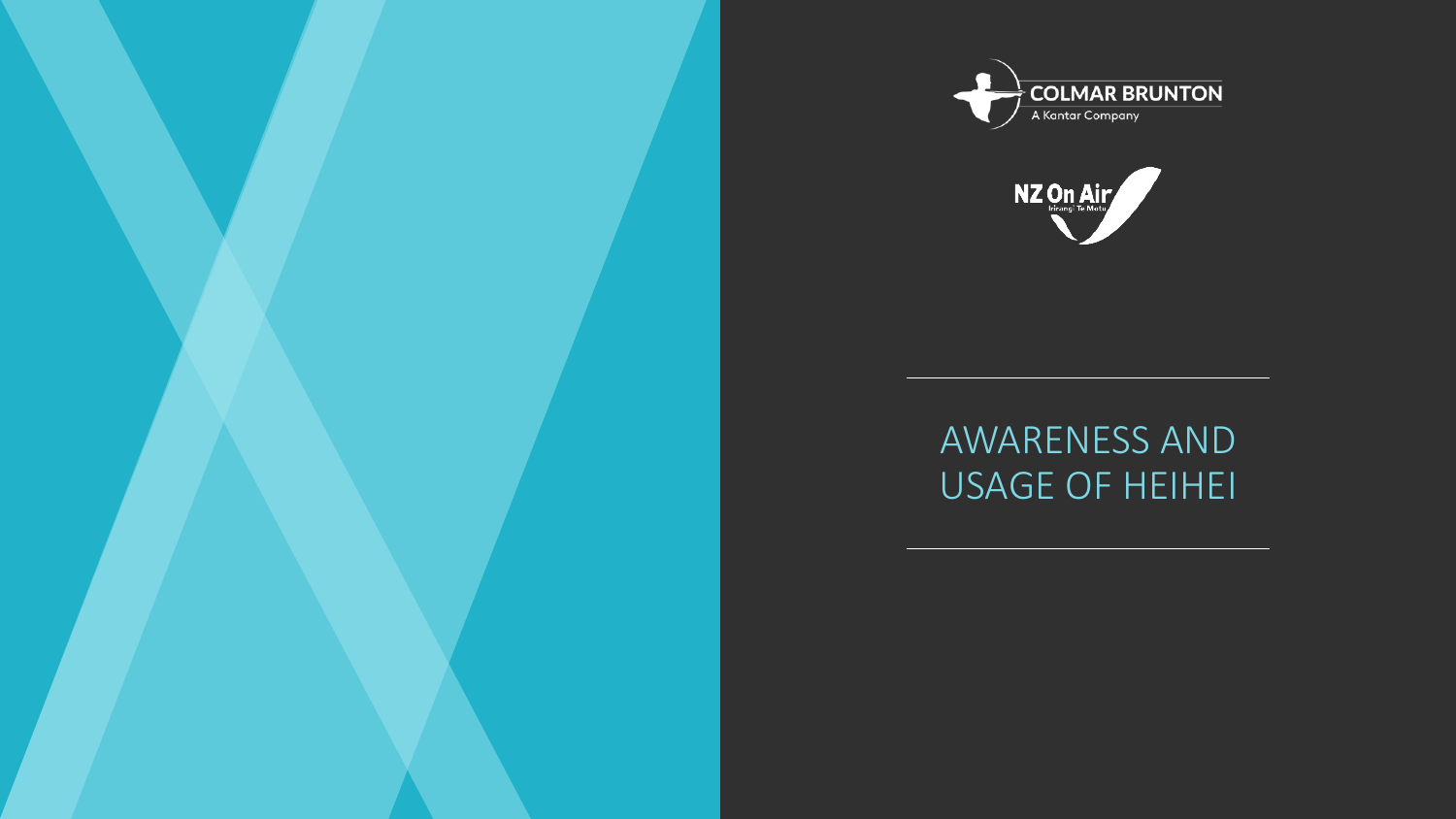#### AWARENESS AND USAGE OF HEIHEI:

One-third of New Zealanders are aware of HEIHEI. Of the 40% that could be considered part of the core market for the platform (households with children under 10), half have previously viewed content on HEIHEI.

*Q: 'Had you heard of HEIHEI before today?' / 'Have you, or anyone in your household, viewed content on HEIHEI before today?'*





Base: All New Zealanders aged 15 and over (n=600) / All aware of HEIHEI (n=212) Note: \*assumes those who say they, or someone in their household, have viewed HEIHEI are part of a household with children under 10 Source: B1d/B1e.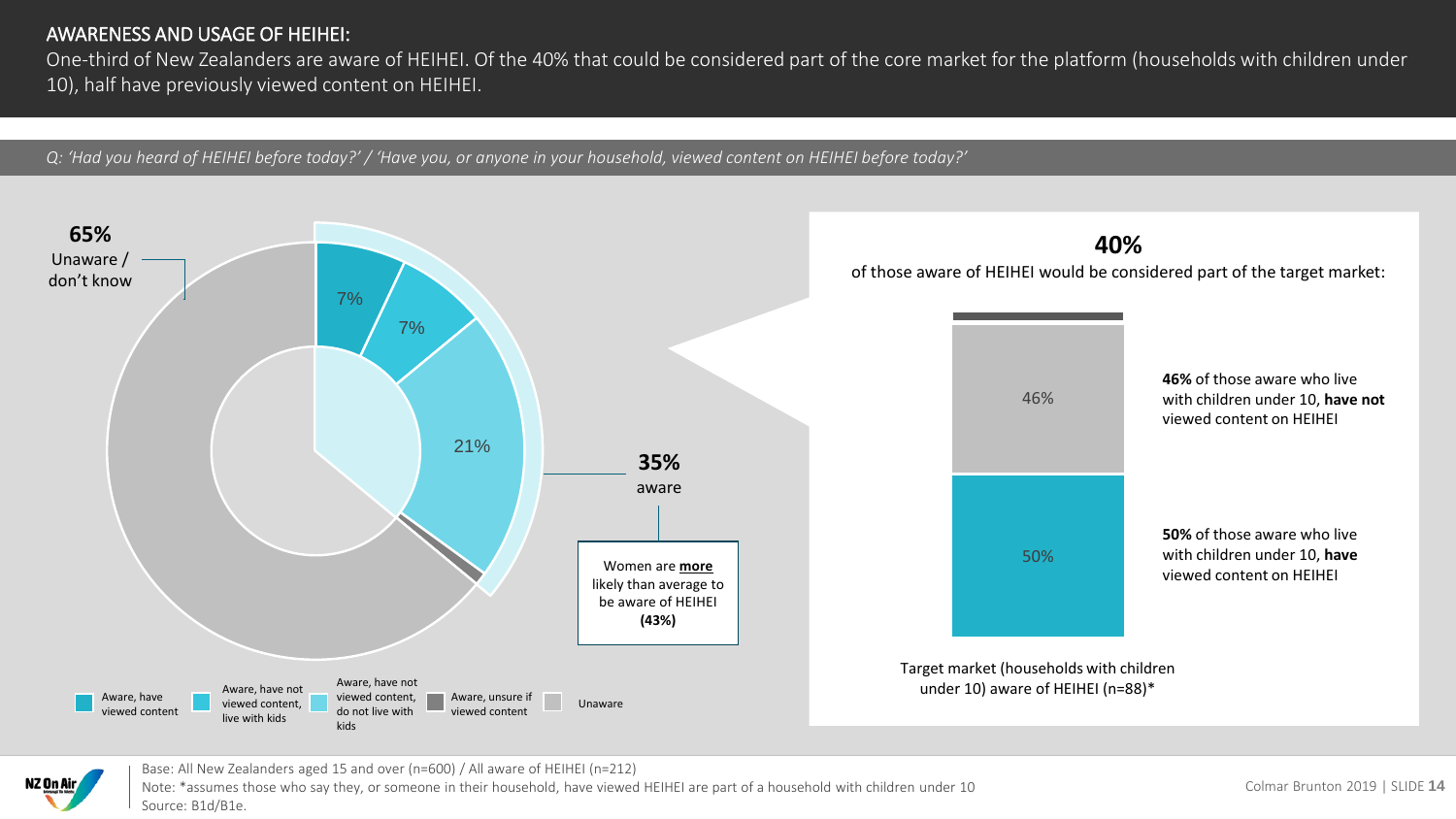



# SUPPORT FOR NZ ON AIR'S MISSION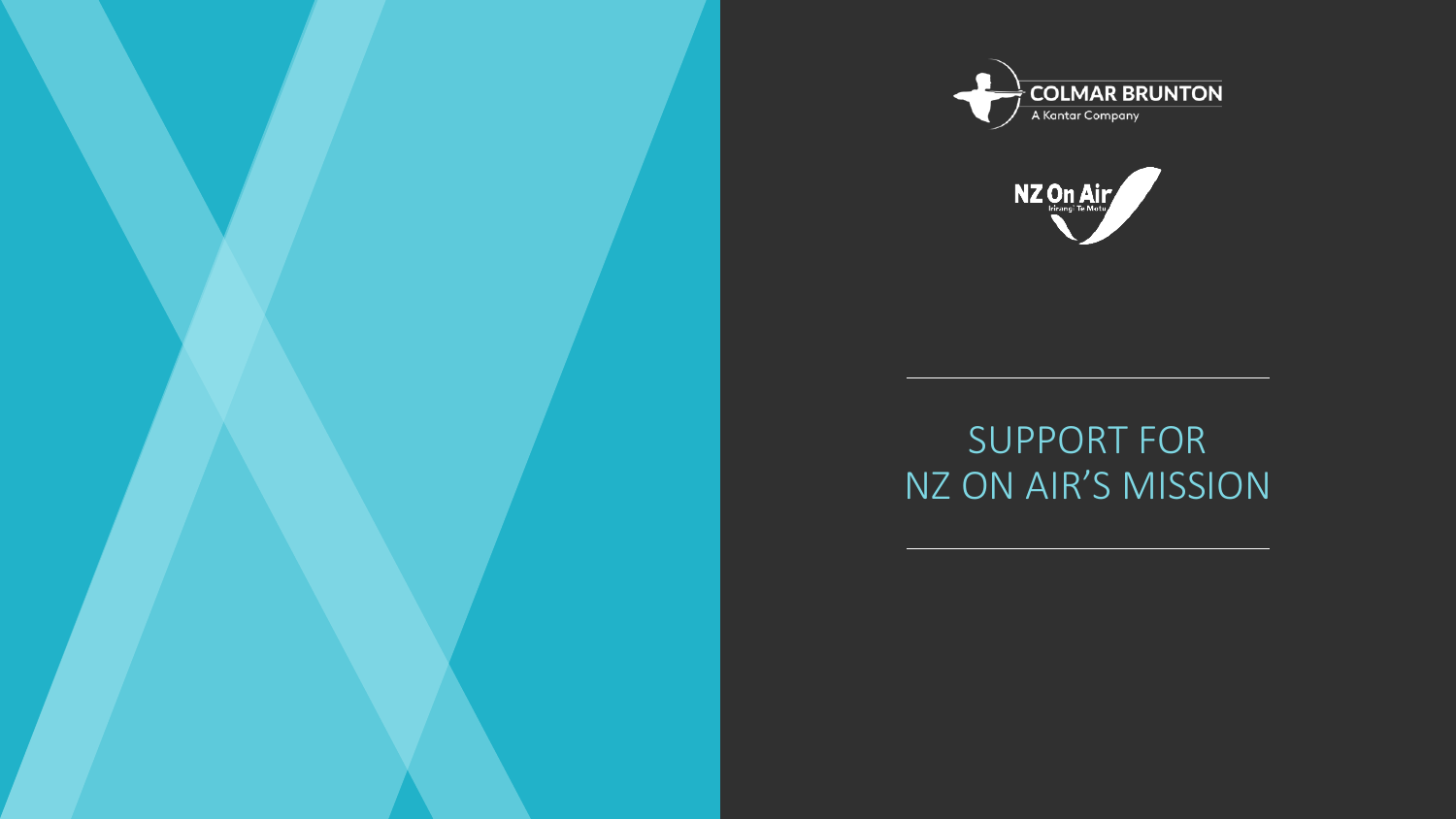#### AGREEMENT THAT NZ ON AIR SUPPORTS IMPORTANT CONTENT:

Increasing numbers of New Zealanders agree that NZ On Air supports content that is important to them. There have been significant increases in agreement for both local content in general, and local radio content, since 2018. Agreement that NZ On Air supports important television programmes and activities has also increased, albeit not significantly.

*Q: 'To what extent do you agree with each of the following statements?'*





Base: All New Zealanders aged 15 and over, 2019 (n=600), 2018 (n=608), 2017 (n=601), 2016 (n=606), 2015 (n=600), 2014 (n=500). Source: B2.

Note:  $\triangle$  significantly higher than 2018  $\dagger$  change in methodology to include mobile sample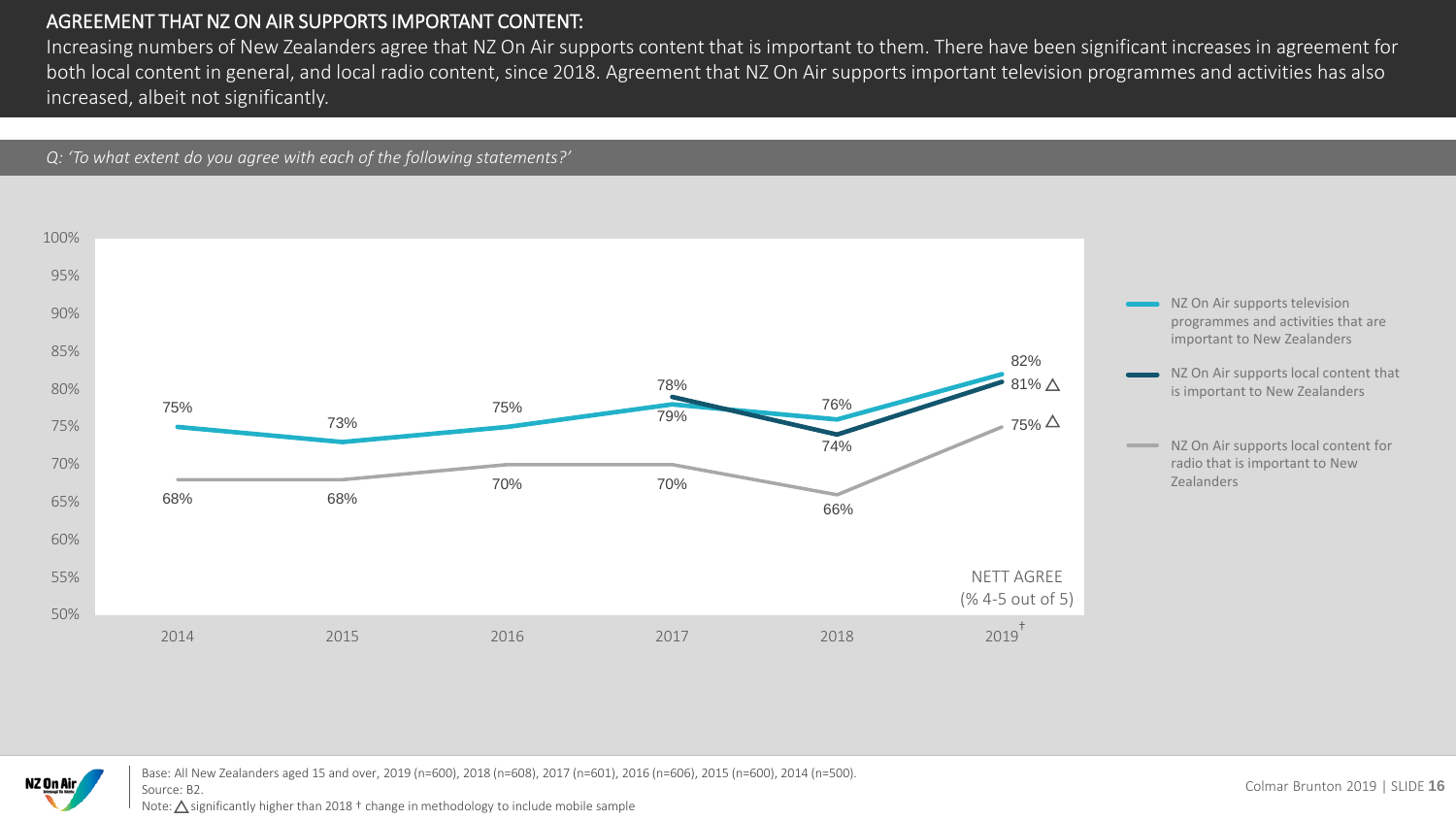#### IMPORTANCE OF SUPPORTING DIFFERENT TYPES OF CONTENT:

The upwards trend seen in the importance New Zealanders place on NZ On Air supporting both digital media and music has faltered. The importance placed on supporting community broadcasting has seen a small, but not significant, increase.

*Q: 'How important is it that NZ On Air supports each of the following?'*





Base: All New Zealanders aged 15 and over, 2019 (n=600). 2018 (n=608), 2017 (n=601), 2016 (n=606), 2015 (n=600), 2014 (n=500). Note: † change in methodology to include mobile sample Source: B2b.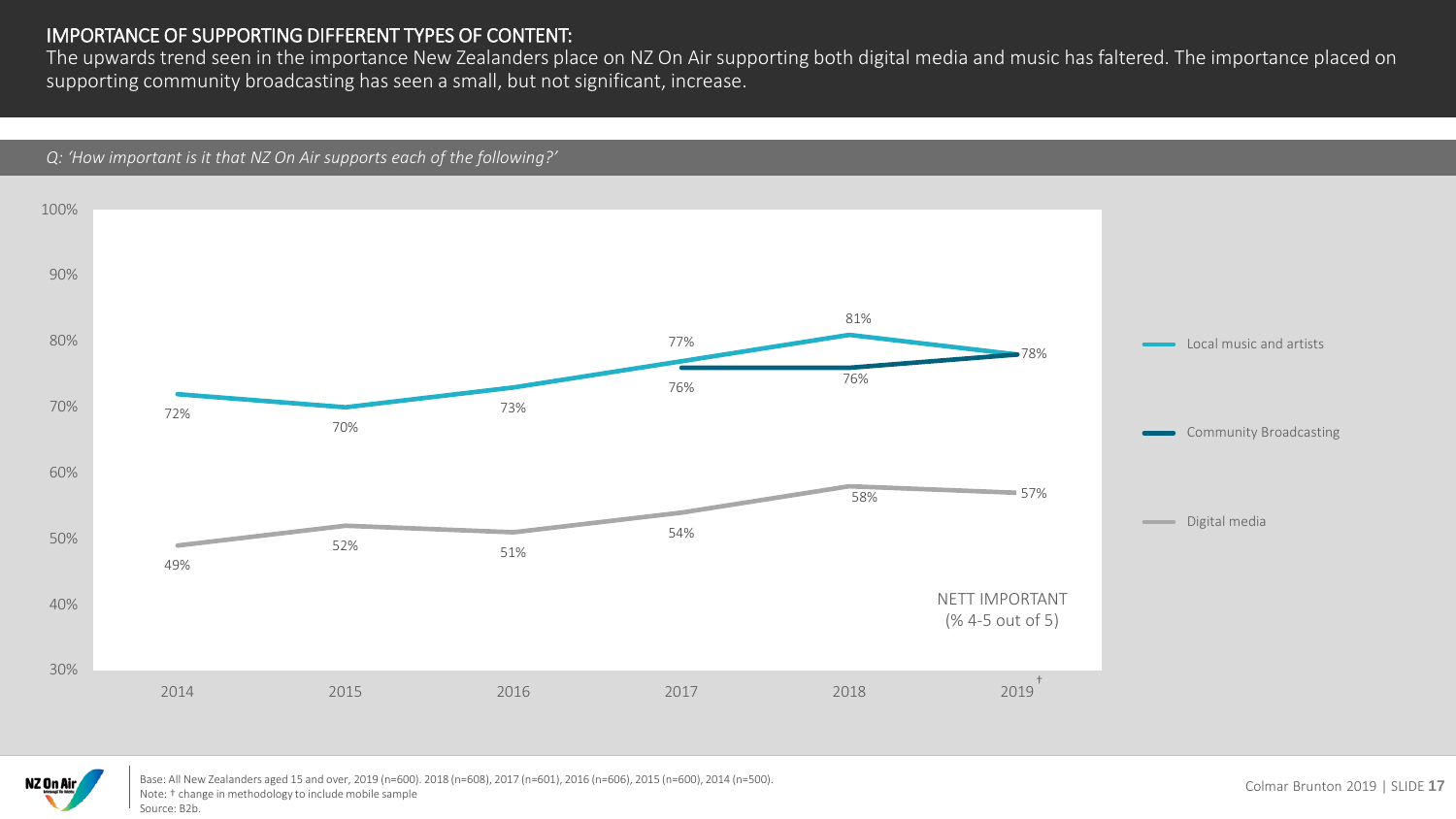#### IMPORTANCE OF SUPPORTING DIFFERENT TYPES OF CONTENT – DEMOGRAPHIC ANALYSIS:

Older people and NZ Europeans, are less likely than average to agree that it is important that NZ On Air supports less traditional media, such as digital. Those aged under 40, and Asian New Zealanders however, are more likely than average to agree that this is important.

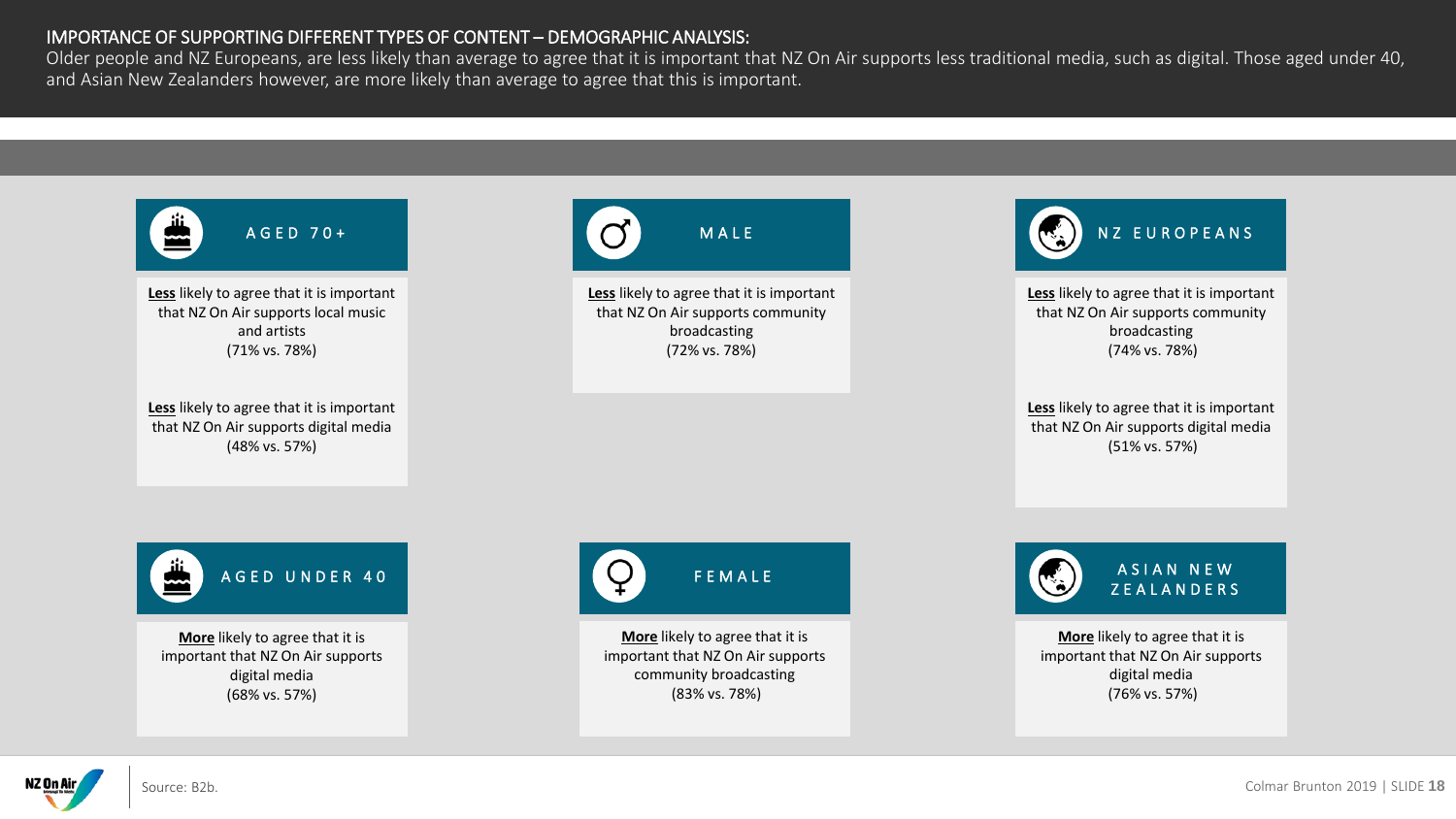#### LIKEABILITY OF CONTENT:

New Zealanders who are aware of the different types of content NZ On Air funds, continue to like what they see or hear. The upwards trend seen over the past few years continues for television programmes, community broadcasting, and radio (though the latter has begun to plateau). The proportion of New Zealanders who like NZ On Air funded digital content has declined, although this is not significant.



*Q: 'How much do you like or dislike NZ On Air funded local content?' (among those aware NZ On Air supports each type of content)*

Colmar Brunton 2019 | SLIDE **19**

Note:  $\triangle$  significantly higher than in 2014  $\pm$  change in methodology to include mobile sample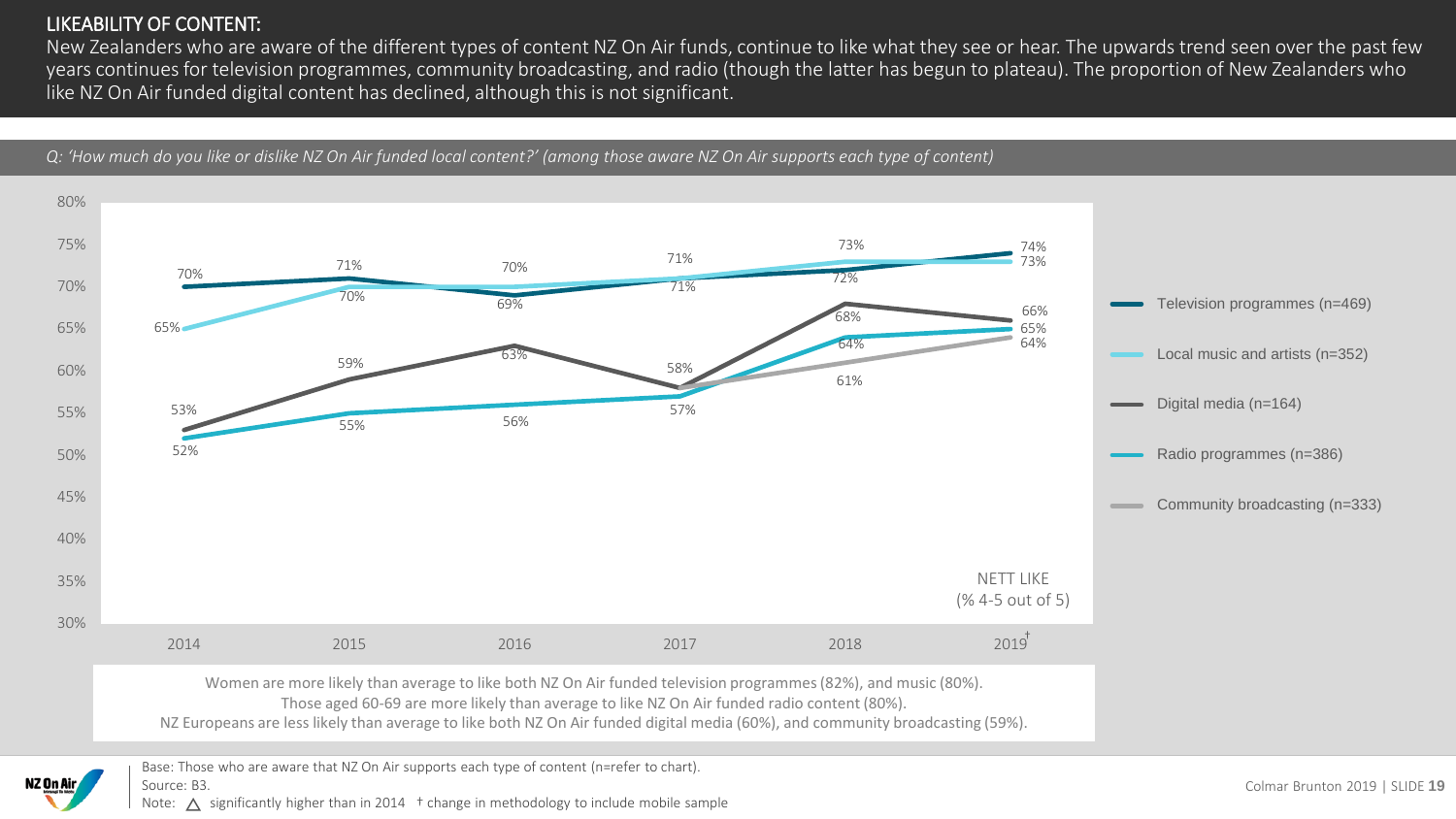



*"I watch more TV than other media, so have seen more. I think NZ has lots of good TV programmes that NZ On Air is involved in."*

*"It's relevant, on trend, and a sense of humour we understand. It's supporting NZ actors and giving them a platform to launch their careers."*

> *"I like listening to the news and documentaries, historical media."*

*"I just like watching programmes like Praise Be and 7 Sharp and The News and I watch Breakfast."*

*"Because I just look at something like this, I think NZ On Air is very important for New Zealand because it is the best way for New Zealand people to show local social culture or something."*



*"Because it's local and it's stuff that involves New Zealanders."*

*"Because you are guaranteed to get NZ news and information from a NZ perspective."*

*"I think it is important to older people that like listening to the radio to find out the news and what is happening in the country."*

*"I listen to Farming Session on Friday nights, and hear what is going on in the rest of the country, and the weather. I like that."*

*"It detects our local artists and relevant local information."*

# COMMUNITY

*"I think it is an important service and that they are there to fund community broadcasting."*

*"Just being that we're a little provincial area, and it's good to have a bit of localness."*

*"It's important to know what we are doing as a country, like selectively and independently."*

### MUSIC AND ARTISTS

BROADCASTING **DIGITAL MEDIA** 

*"Just in the way media in general is going. I don't watch TV or listen to radio. It makes it more accessible or peer prominent."*

*"That's the way of the future. That's accessible to a lot of people and can be accessed in a flash."*

*"Because it's New Zealand talent we're hearing. It gives local artists a chance to be better known, to be known for their skill, and to get funding for that skill."*

*"I just generally like a broad range of music and I see there is a lot of good local artists in New Zealand. NZ On Air has aided the growth and professionalism of New Zealand music."*

*"I think for me, personally, seeing homegrown artists, you know, supported by NZ On Air – that's just New Zealanders helping out New Zealanders."*

*"I think it's because it's hard for New Zealand musicians to get anywhere and it's good for them to be supported."*

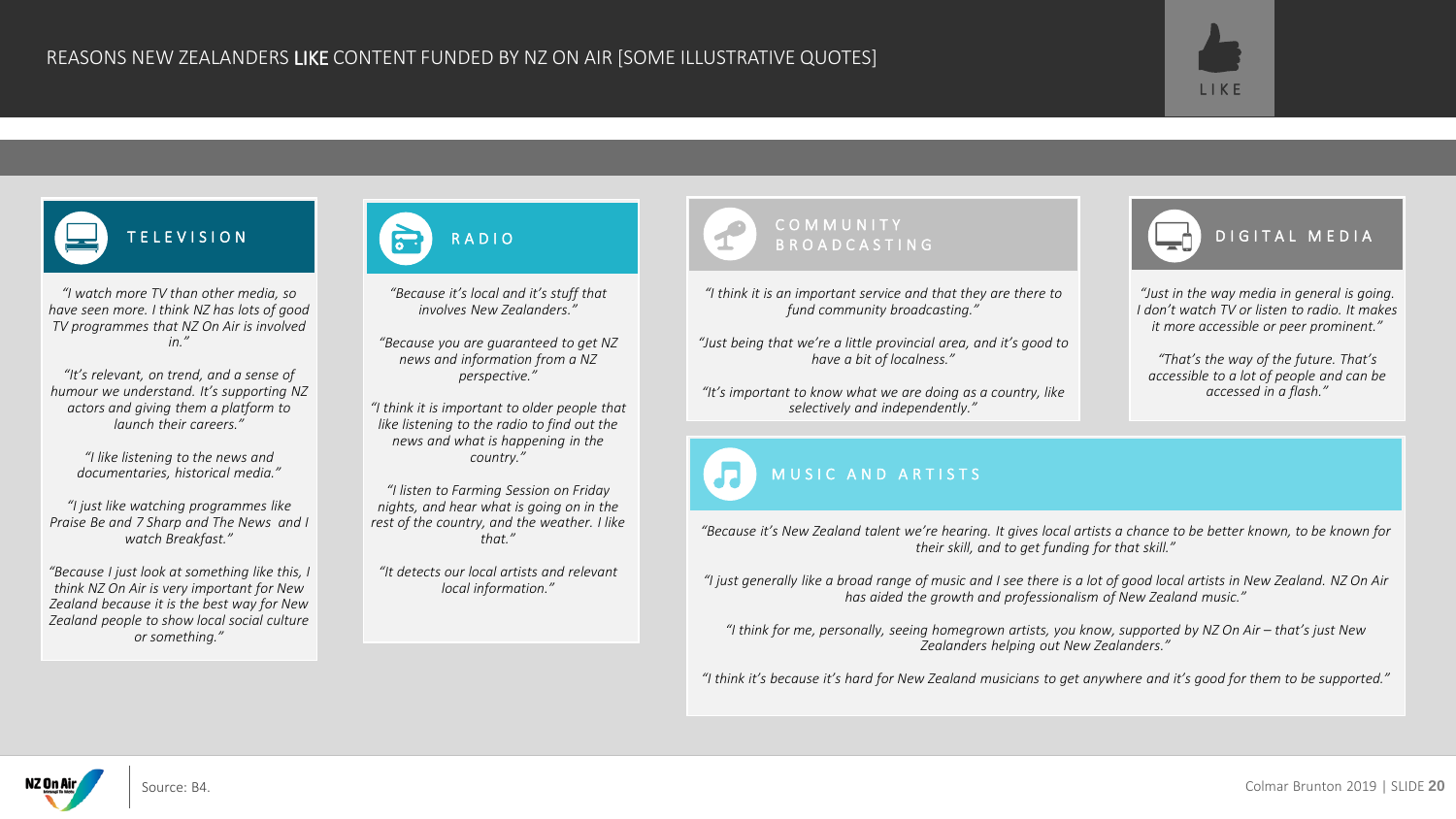

Source: B4.

NZ On Air

DISLIKE